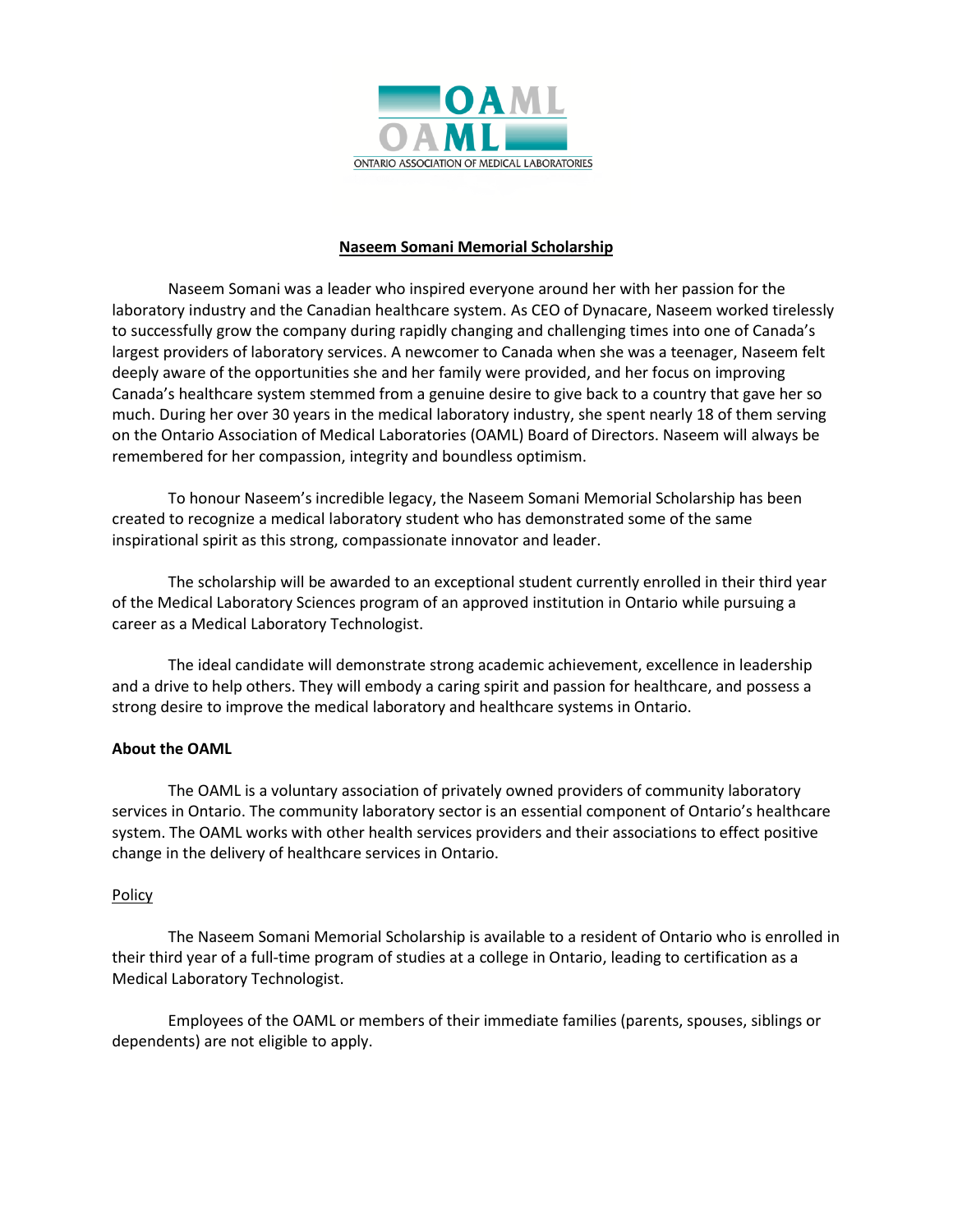

The scholarship consists of an award of \$5,000 in the 2021–2022 academic year (September– April). The name of the successful applicant and their academic affiliation will be published by the OAML in such manner as the OAML may deem appropriate.

Applicants are encouraged to apply to both the Naseem Somani Memorial Scholarship and the OAML Scholarship. The applicant who is selected to receive the Naseem Somani Memorial Scholarship will not be considered for the OAML Scholarship.

Completed applications and supporting documentation must be submitted to:

Naseem Somani Memorial Scholarship – Applications c/o OAML Suite 1802, 5000 Yonge Street Toronto, Ontario M2N 7E9

#### Requirements

#### Applicants must:

- 1. Submit a completed application form (available at oaml.com/students/scholarships).
- 2. Have completed two years in a program of full-time studies in medical laboratory sciences at a college in Ontario, and be currently enrolled in their third year of full-time studies.
- 3. Submit the following information and materials for consideration by the Selection Committee:
	- a. A letter of recommendation from a current teacher or program instructor supporting the nomination for this scholarship. Contact information for the teacher/instructor must be provided.
	- b. A written personal essay, no longer than 2,000 words. Applicants should describe the reasons why they decided to pursue a career in Medical Laboratory Science. A sense of what future goals the applicant hopes to achieve through their study would be appropriate. Applicants should also be prepared to discuss one or more of the following:
		- i. Instances of leadership in school or in the community. This may include taking the lead in volunteer activities, school associations or clubs, in class or committee projects.
		- ii. Working in the community, including at school. Organizing a study group or volunteering in the community are excellent examples. Any awards or other recognition previously received should also be mentioned.
		- iii. For many, a key element of higher education required overcoming adverse conditions. Discuss how your own situation challenged you and how you overcame those challenges.
	- c. A sealed academic transcript that includes the candidate's most recent marks. In order to qualify for selection, marks must be no less than 70% during their program.

An interview with the Selection Committee may be required. This would be done either in person or by video conference.